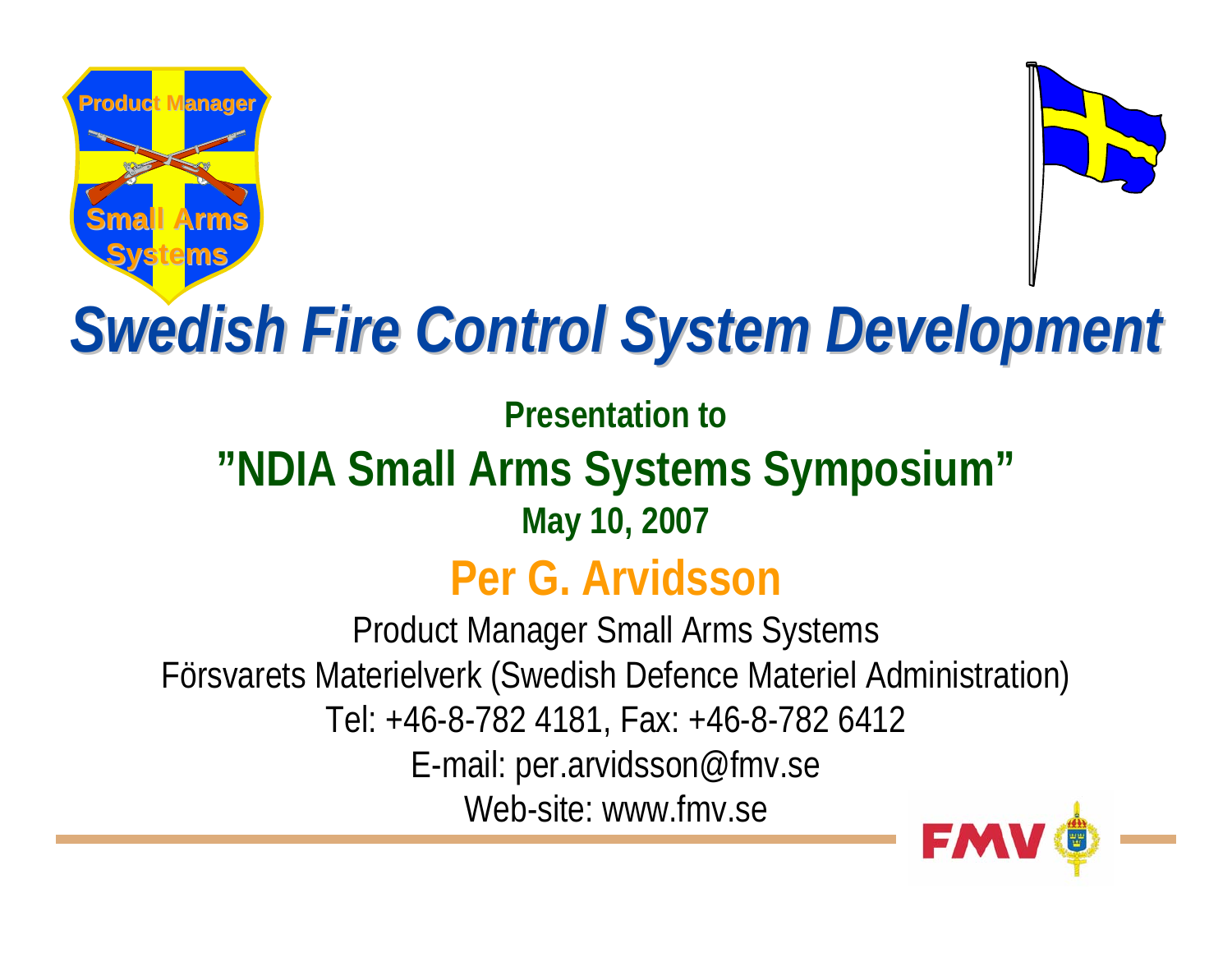## **There is no hiding from programmable ammo !**



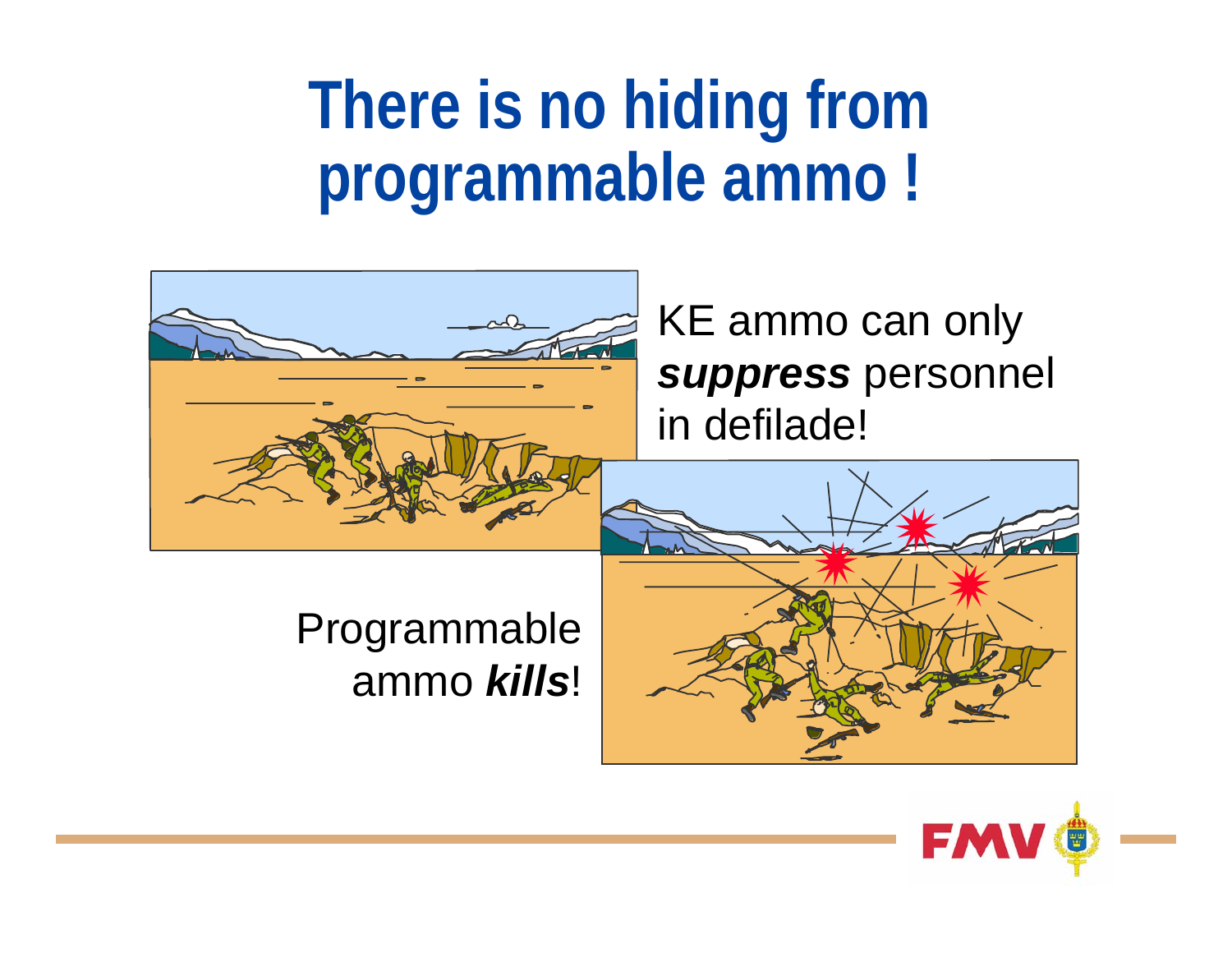### **Air burst is only** *one* **of the modes**





Air Burst Point **Detonating** 

Point **Detonating Delay** 

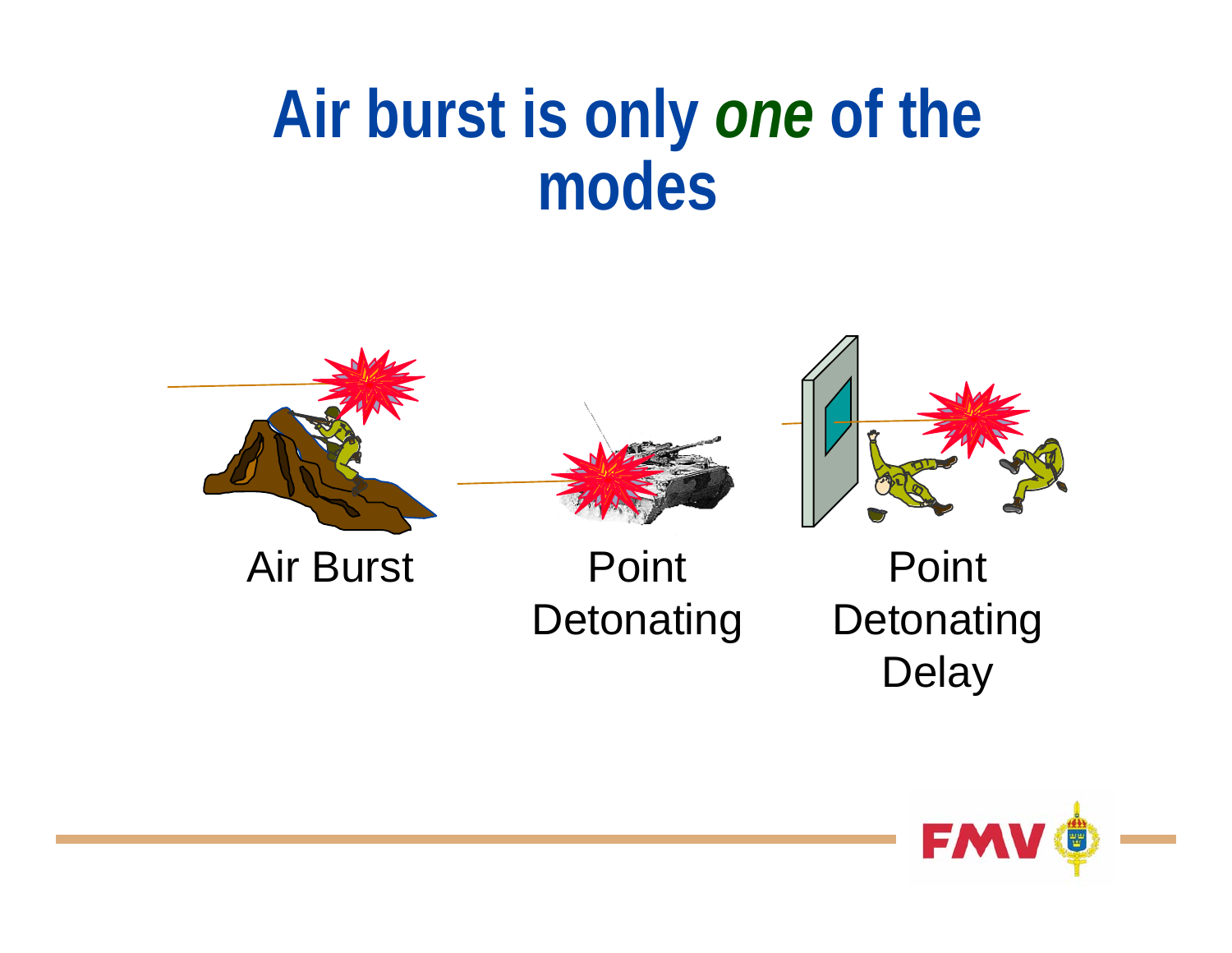# **Swedish FCS development**

- ▶ Trials with AGL's with different FCS's, and a market study have shown that currently there is no simple, lightweight, robust and affordable FCS available.
- ▶ Sweden has therefore decided to develop a FCS with industry for use with underslung grenade launchers, AGL's and 84mm Carl Gustaf recoilless rifles.
- ▶ A PDF study was done in 2002.
- ▶ A development contract was placed with Aimpoint in 2005.
- ▶ Delivery of prototypes in August -07.

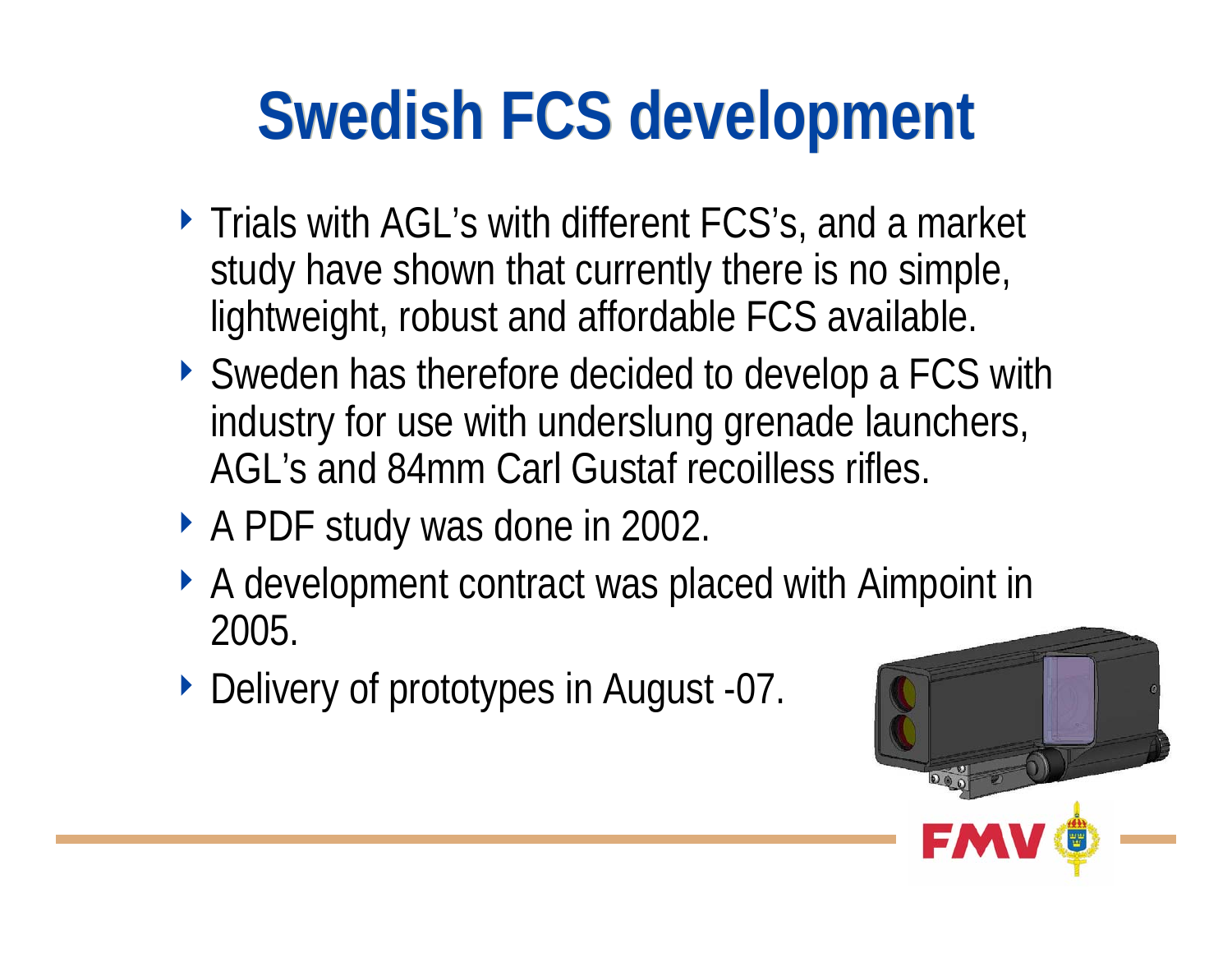# **Requirements for Swedish FCS**

- ▶ Red dot for aiming and laze.
- $\blacktriangleright$ Moving cross.
- No magnification.
- No moving parts.
- ▶ Large field of view (20°)
- ▶ Easy to use and fast.
- ▶ High contrast in display.
- $\triangleright$  All information in display.
- Accurate when ranging.
- ◆ Small and light (less than one kg).
- $\blacktriangleright$ NVD compatible.
- Capability to program ammunition.
- MIL-STD 1913 rail ("Picatinny rail").
- $\blacktriangleright$ "Long" battery life (more than one week).
- $\blacktriangleright$ Realistic price.